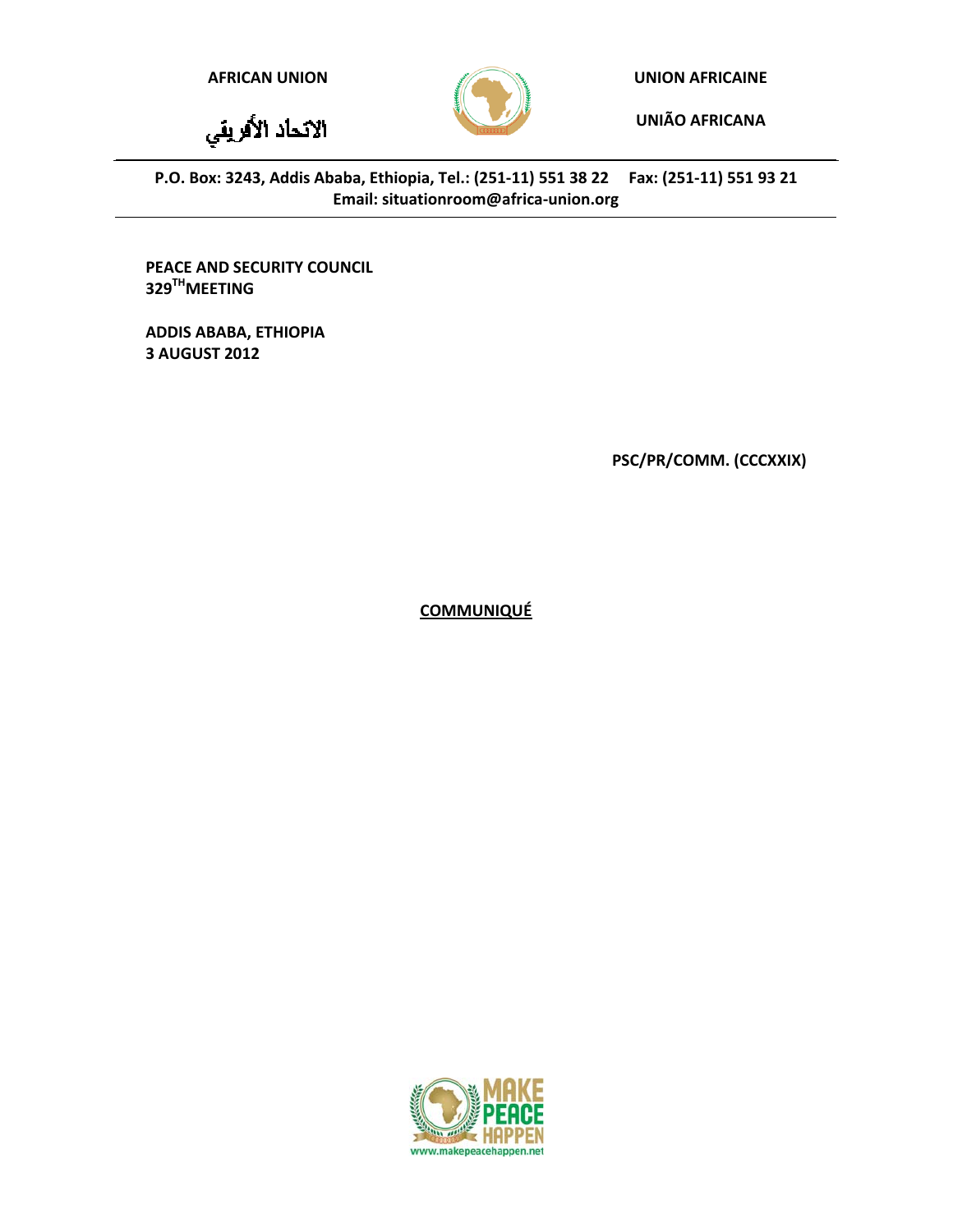## **COMMUNIQUÉ**

The Peace and Security Council of the African Union (AU), at its  $329<sup>th</sup>$  meeting held on 3August 2012, adopted the following decision on the situation between the Republic of Sudan and the Republic of South Sudan:

## **Council,**

1. **Takes note** of the remarks made by the Commissioner for Peace and Security and of the update provided by the Chairperson of the AU High‐Level Implementation Panel (AUHIP), former President Thabo Mbeki, on the status of the negotiations on the post‐ secession relations between the Republic of Sudan and the Republic of South Sudan, as well as on the efforts to address the situation in the Blue Nile and South Kordofan states of Sudan. Council **also takes note** of the statements made by the representatives of the Governments of the Republic of Sudan and the Republic of South Sudan, as well as of those of the Special Envoy of the United Nations Secretary‐General andthe representatives of the League of Arab States and of other bilateral and multilateral partners;

2. **Reiterates** its earlier communiqués and press statements on the situation between Sudan and South Sudan, in particular communiqué PSC/MIN/COMM/3.(CCCXIX) of its 319<sup>th</sup> meeting, held at ministerial level on 24 April 2012, which adopted a Roadmap outlining the steps to be taken to defuse the tension that was then prevailing between the two countries, facilitate the resumption of negotiations on the outstanding issues in their post-secession relations and the normalization of their relations, as well as communiquéPSC/AHG/COMM.2(CCCXXVII)of its 327<sup>th</sup> meeting, held at the level of Heads of State and Government, on 14 July 2012, which, among others, reaffirmedthat the Parties must unconditionally implementall aspects of the Roadmap;

3. **Recalls**resolution 2046 (2012) adoptedby the United Nations Security Council on 2 May 2012, which endorsed theRoadmap, and**reiterates**the AU's deep appreciation to the UNand other bilateral and multilateral partnersfor their unwavering support to the AU‐led efforts;

4. **Further recalls**paragraph 14 of decision Assembly/AU/Dec.432(XIX), adopted by the Assembly of the Union, at its  $19^{th}$  Ordinary Session, held in Addis Ababa from 15 to 16 July 2012, which stressedthe need and obligation on the part of the Parties fully and expeditiously to fulfil their obligations under the Roadmap, bearing in mind the timelines contained therein;

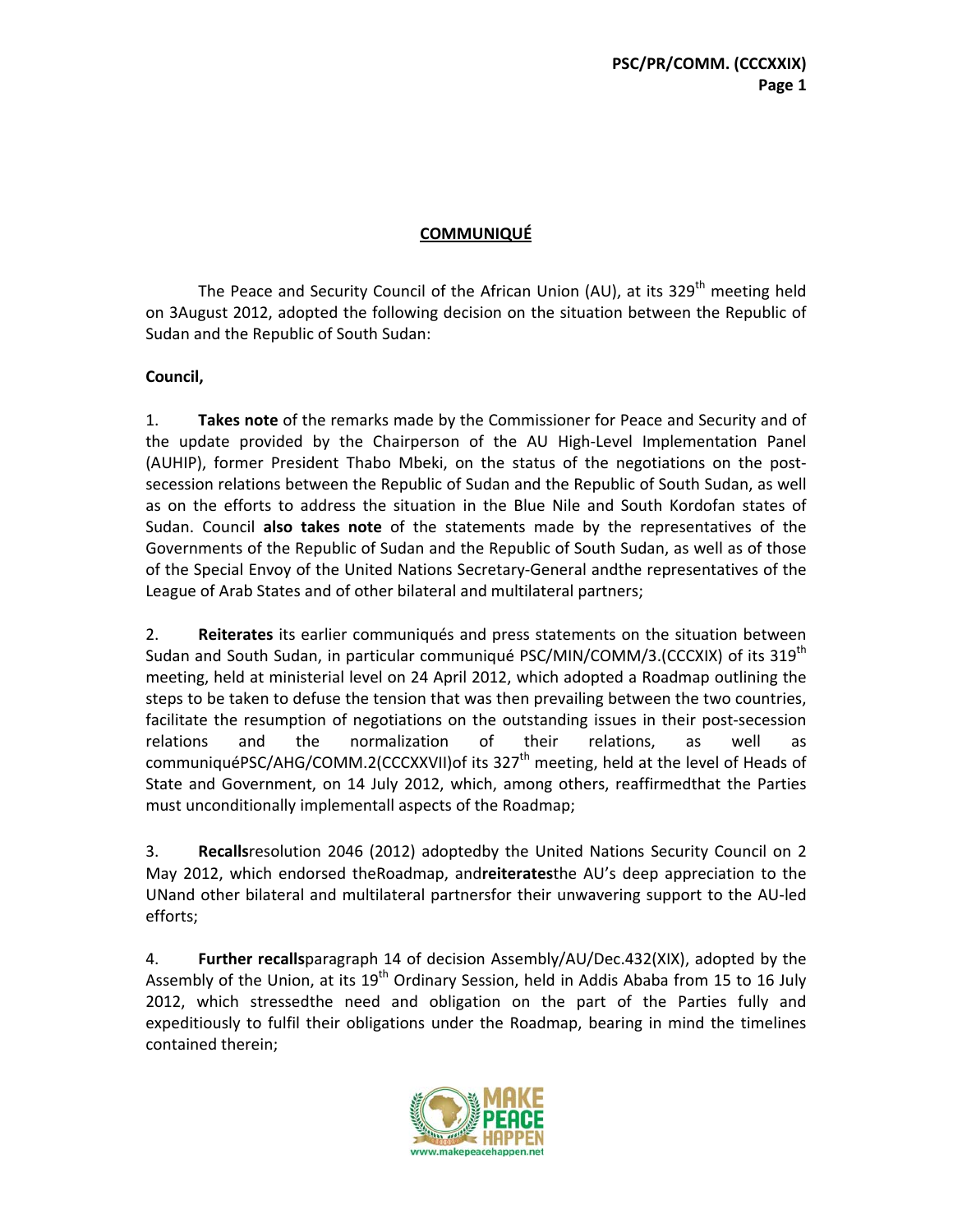5. **Commends** the AUHIP and its members, namely former Presidents Thabo Mbeki, AbdulsalamiAbubakar and Pierre Buyoya, as well as the Panel Support Team, for their ceaselessefforts to assist the Parties to resolve their differences and finalize negotiations on all outstanding issues in their post‐secession relations. Council **reiterates** its belief that the Parties have discussed all issues extensively and have brought them close to conclusion, and that the major remaining challenge is for the leaders of the two countries to make the necessary political decisions in the interest of their two countries, their peoples and Africa as a whole;

6. **Furthercommends**the United Nations Interim Security Force for Abyei (UNISFA) for its effectiveness in providing security in Abyei, which has enabled the displaced communities to begin to return, and the seasonal migration of pastoralist communities to conclude peacefully;

7. **Notes** the progress achieved in the implementation of the AU Roadmap, as endorsed byUN Security Council resolution 2046 (2012). In this respect, Council**welcomes**:

- (i) the cessation of fighting along the common border and the significant reduction of tension between the two countries;
- (ii) the deployment by Sudan and South Sudan of their membersof the Joint Border Verification and Monitoring Mechanism (JBVMM) to its temporary headquarters in Assosa, Ethiopia;
- (iii) the agreement on the terms of reference and membership of the *Ad Hoc* Committee tasked to receive and investigate allegations and counter‐ allegations of the Parties regarding violations, visualized in the 10 February 2012 Memorandum of Understanding on Non-aggression and Cooperation;
- (iv) the acceptance by the Government of the Republic of South Sudan of the administrativeand security map submitted by the AUHIP in November 2011, which provides the centerline forthe Safe Demilitarized Border Zone (SDBZ);
- (v) the withdrawal by South Sudan and Sudan of their forces from Abyei, on 10 and 29 May 2012, respectively, while noting that a company of Sudan's "oil police" remains in Diffra, and the reaffirmationby both Partiesof their commitment to the Abyei Protocol of the January 2005 Comprehensive Peace Agreement (CPA), including its provisions for a referendum to determine the final status of Abyei;
- (vi) the agreement by the Parties to establish a Panel of Experts to provide an authoritative, non‐binding opinion on the status of disputed areas;

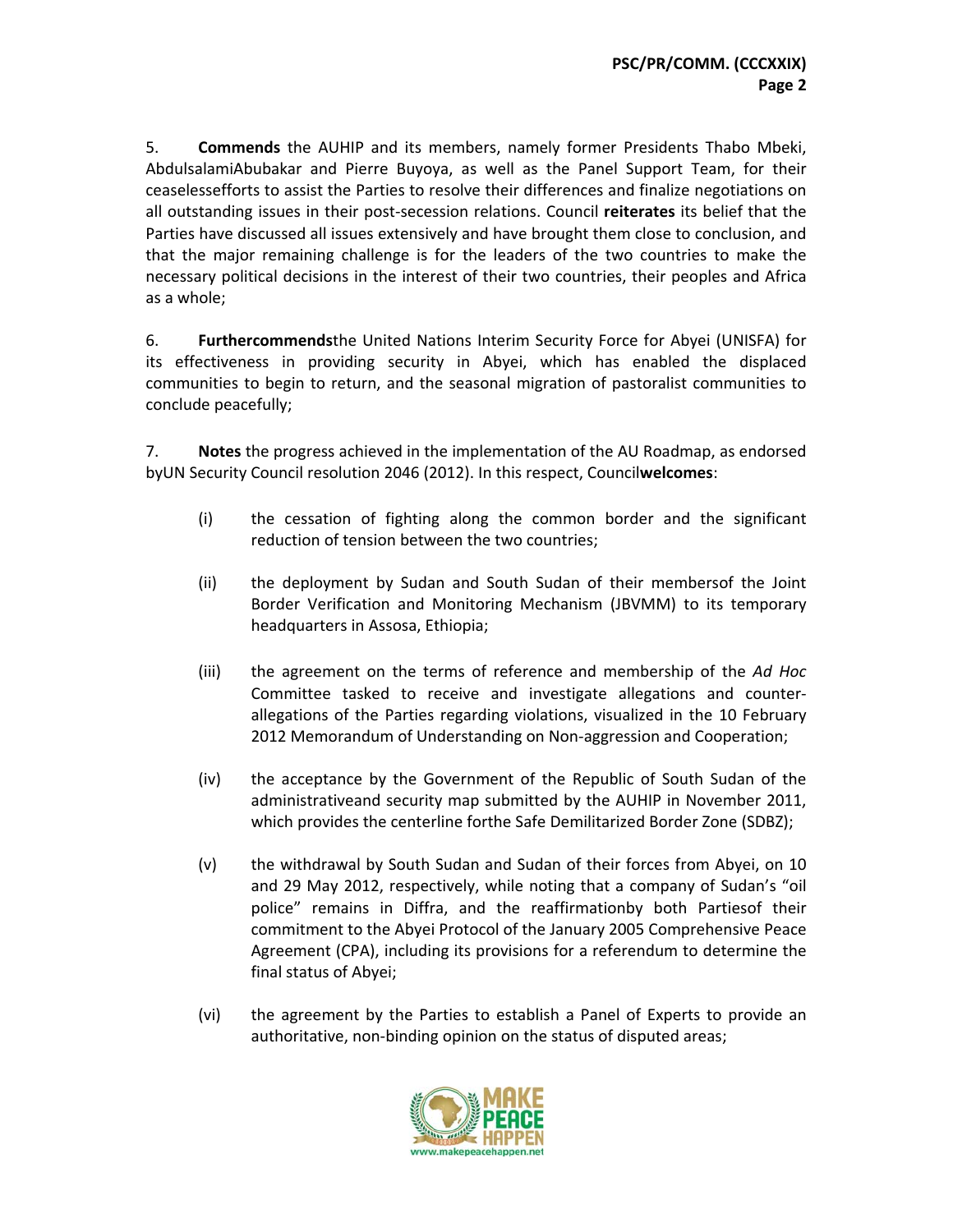- (vii) the agreement reached with the Government of Sudan,on 3 August 2012, on the modalities for the delivery of humanitarian assistance to affected civilian populations in areas controlled by the Sudan People's Liberation Movement‐ North (SPLM‐N)in the Blue Nile and Southern Kordofan states, consistent with internationally-accepted principles of delivery by competent and impartial agencies;and
- (viii) the conclusion by the Parties of the agreement regarding oil and related matters between the Parties;

8. **Highly appreciates** the important agreement reached between the Parties regarding all financial matters relating to the export of South Sudan's oil through Port Sudan. Council **commends** the Republic of South Sudan for its generous Transitional Financial Arrangements agreement to support Sudan as it deals with the adverse economic consequences of the secession of South Sudan. Council **urges** the Parties to reach agreement on all remaining aspects of oil-related issues, in order for production and transportation to resume as soon as possible;

9. **Strongly supports** the decision of the Parties to constitute a Joint Delegation, supported by the AUHIP, which will approach various countries and institutions to request financial assistance to address the urgent needs of both countries, **urges** the lifting of all sanctions against Sudan and **encourages** the creditor nations expeditiously to forgive Sudan's external debt. Council **stresses** that the assistance that will be sought by the Joint Delegation would greatly assist the realization of the objective of achieving peace between Sudan and South Sudan and building two viable States. Council therefore **urges** all members of the international community to respond positively to the Joint Delegation;

10. **Notes with regret**that the Parties have not been able, at this stage,to finalize agreements on a number of critical issues in their post-secession relations by the deadline of 2 August 2012stipulated in UN Security Council resolution 2046 (2012);

11. Accordingly **supports** the AUHIPprogramme of work, so as to continue and intensify its facilitation role to bridge the differences between the Parties. In this respect, Council **supports**:

- (i) the convening by the AUHIP, supported by the IGAD Chairperson, of a round of interactions with the Parties,to enable them to reach the necessary agreements on all outstanding issues,in particular security arrangements, border issues and the finalization of all outstanding documents;
- (ii) the conveningby the AUHIP, supported by the IGAD Chairperson, of a Summit Meetingthat will bring together Presidents Omar Hassan al Bashir and SalvaKiirMayardit, to conclude a Final and Comprehensive Agreement

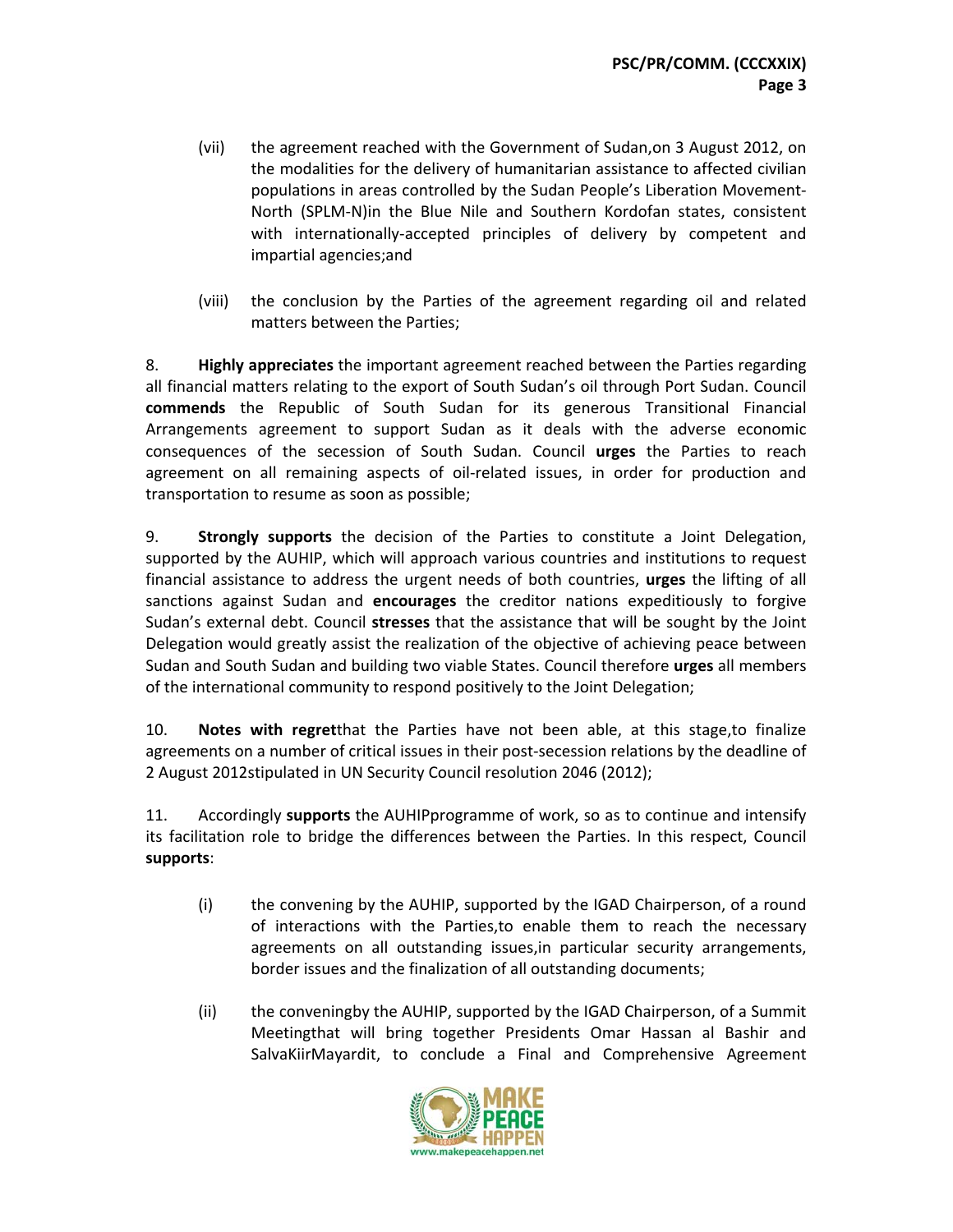between the two countries, including the way forward with regard to determining the final status of the AbyeiArea;

- (iii) the facilitation by the AUHIP of direct negotiations between the Government of Sudan and the SPLM‐N, as visualized in paragraph 16 of its communiqué PSC/MIN/COMM/3.(CCCXIX)of 24 April 2012, to resolve the political and security matters relating to the Sudanese states of Blue Nile and Southern Kordofan; and
- (iv) the convening by the Chairperson of the Commission, in consultation with the UN Secretary‐General,of a meeting of the Sudan‐South Sudan Consultative Forum, to mobilize international support for the AUHIP and the Parties in the final phase of the elaboration of the required Final and Comprehensive Agreement;

12. **Reiterates** the determination made by theAU, as endorsed by the UN Security Council, that the AUHIP administrative and security map of November 2011 in no way prejudices negotiations on the final border between the two States or the status of the disputed and claimed areas, but serves exclusively as a separation line between their armed forces. Council therefore**strongly urges** the Government of Sudanto accept this mapwithout further delay, to enable the full activation of the JBVMM;

13. **Stresses** the importance expeditiously to addressthe security issues in order to promote confidence‐building between the two countries. In this respect, Council**reiterates its demand** to the Parties to complyfully and unconditionally with subparagraphs 12 (i), (ii) and (iii) of the Roadmap of 24 April 2012, relating to the definitive cessation of aerial bombardment, the unconditional withdrawal of all of their armed forces to their side of the border, according to the centerline of the SBDZ, and the cessation of harboring of, or support to, rebel groups against the other State;

14. **Calls on** the Abyei Joint Oversight Committee (AJOC) speedily to finalize the establishment of the Abyei Police Service, to enable it to take over policing functions throughout the Abyei Area, including the protection of the oil infrastructure;

15. **Encourages** the Partiestoconsider the views of the Panel of Experts referred to in paragraph 7 (vi), as soon as these are available,and to proceed immediately to the demarcation of the agreed sections of the border. In case either of the Parties does not agree with the Panel of Experts' opinion on any section of the disputed areas, Council **urges** them to consider all peaceful options, including arbitration, for their final resolution. Council **also reiteratesits call** to the Parties to agree to a strictly peaceful process to address the disputed and claimed areas;